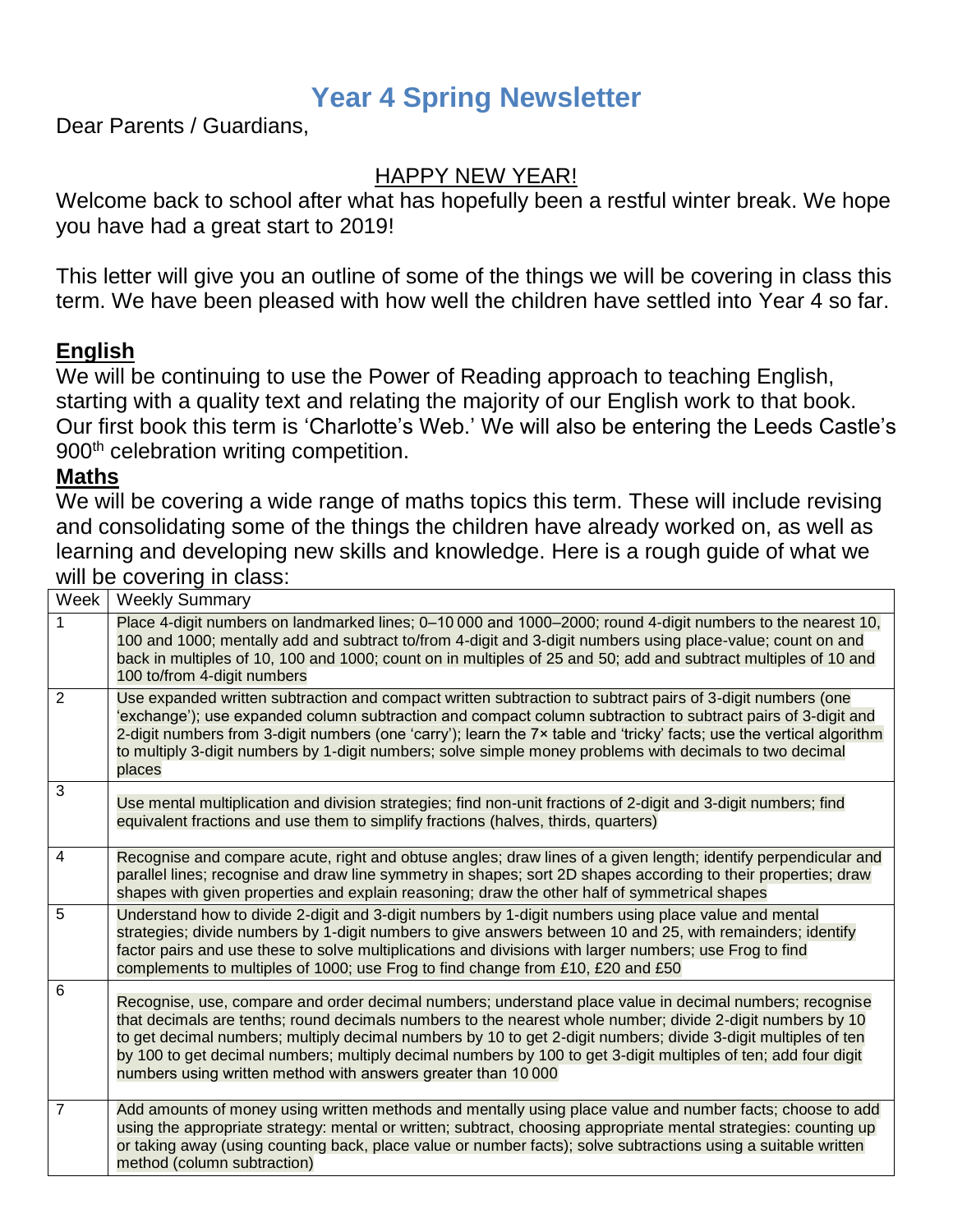| 8  | Tell the time on a 24 hour clock, using am and pm correctly; convert pm times to 24 hour clock and vice versa;<br>use 24 hour clock in calculating intervals of time; measure and calculate perimeters of rectilinear shapes where<br>each side is labelled in cm and m; find missing lengths in rectilinear composite shapes; find the perimeters of<br>rectilinear shapes with some lengths not marked; convert from one unit of length to another; solve word<br>problems involving lengths including those involving perimeters |
|----|-------------------------------------------------------------------------------------------------------------------------------------------------------------------------------------------------------------------------------------------------------------------------------------------------------------------------------------------------------------------------------------------------------------------------------------------------------------------------------------------------------------------------------------|
| 9  | Understand place value in 4-digit numbers; partition 4-digit numbers; solve subtraction of 4-digit numbers using<br>column subtraction (decomposition); choose an appropriate method to solve subtractions, either mental or<br>written, and either column or counting up (Frog)                                                                                                                                                                                                                                                    |
| 10 | Use the vertical algorithm to multiply 3-digit numbers by 1-digit numbers; explore patterns; use mental<br>strategies and tables facts to divide 2-digit and 3-digit numbers by 1-digit numbers to give answers between<br>10 and 35, without remainders; solve word problems                                                                                                                                                                                                                                                       |

# **Science**

This term in Science, we will be studying 'Animals including humans and Living things and their habitats'

## **History/Geography**

This term we will be identifying the longest rivers in the world, largest deserts, and highest mountains and we will compare them with UK.

## **Music**

Wherever possible, we will be linking our music teaching to the book that we are studying in class. Every Monday during our planning time (PPA), Mrs Robins will be teaching Music using a variety of instruments.

## **Computing**

We have an excellent range of technology available at Bickley and will make use of the computer suite, Laptops and IPADs to access the Computing curriculum. The children will develop their understanding of programming this term including 'Scratch' and HTML coding.

## **French**

In French the children will learn greetings, numbers, days of the week and family members.

# **PE**

PE will take place on **Monday and Tuesday (Mrs Bavin's class)/Monday and Wednesday (Mrs Burbea's class).** Please ensure that the children have a tracksuit when the weather starts to get colder as we will still be going outside. The children must have their PE kit in school **every day**. Please ensure your child's hair is tied back and their earrings are covered or removed.